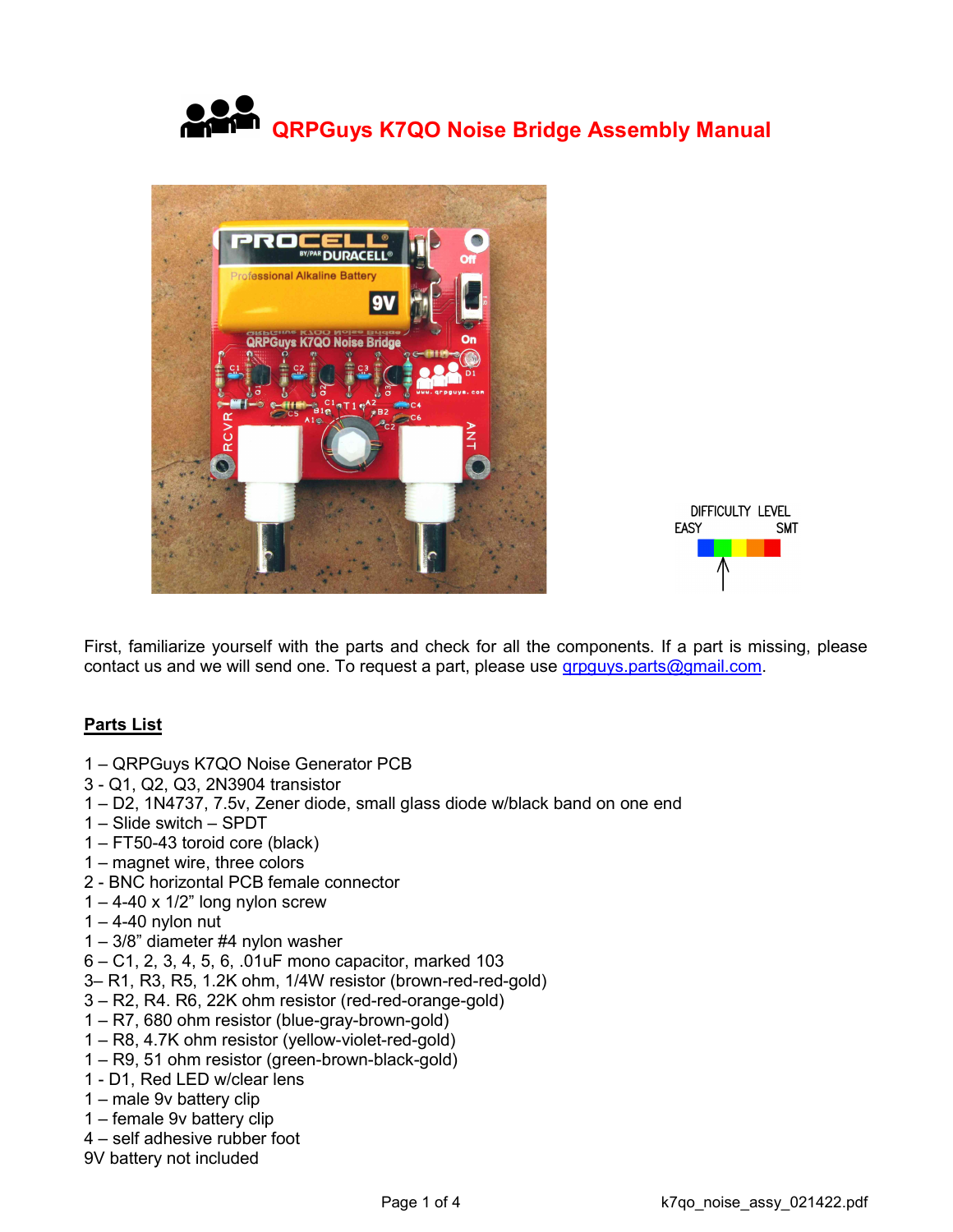We will assemble the smallest components first. All the components are installed on the front side of the board. Use the figure below as a guide for locations.



- [ ] Install C1, C2, C3, C4, C5, C6 .01uF, marked 103
- [ ] Install D1, the clear lens LED on the front side of the board. The polarity must be correct. The short lead is "negative" and goes towards the bottom of the board. There is also a very small flat indicating the negative side of the led, and a bar silkscreened indicating the flat on the board. Seat the LED flush with the surface of the board.
- [ ] Install D2, 1N4737, 7.5V Zener diode, observing the black polarity band (cathode) location as shown above.
- [ ] Install R1, R3, R5, 1.2K ohm resistor (brown-red-red-gold)
- [ ] Install R2, R4, R6, 22K ohm resistor (red-red-orange-gold)
- [ ] Install R7, 680 ohm resistor (blue-gray-brown-gold)
- [ ] Install R8, 4.7K ohm resistor (yellow-violet-red-gold)
- [ ] Install R9, 51 ohm resistor (green-brown-black-gold)
- [ ] Install Q1, Q2, Q3, 2N3904 transistor, matching the outline on the board.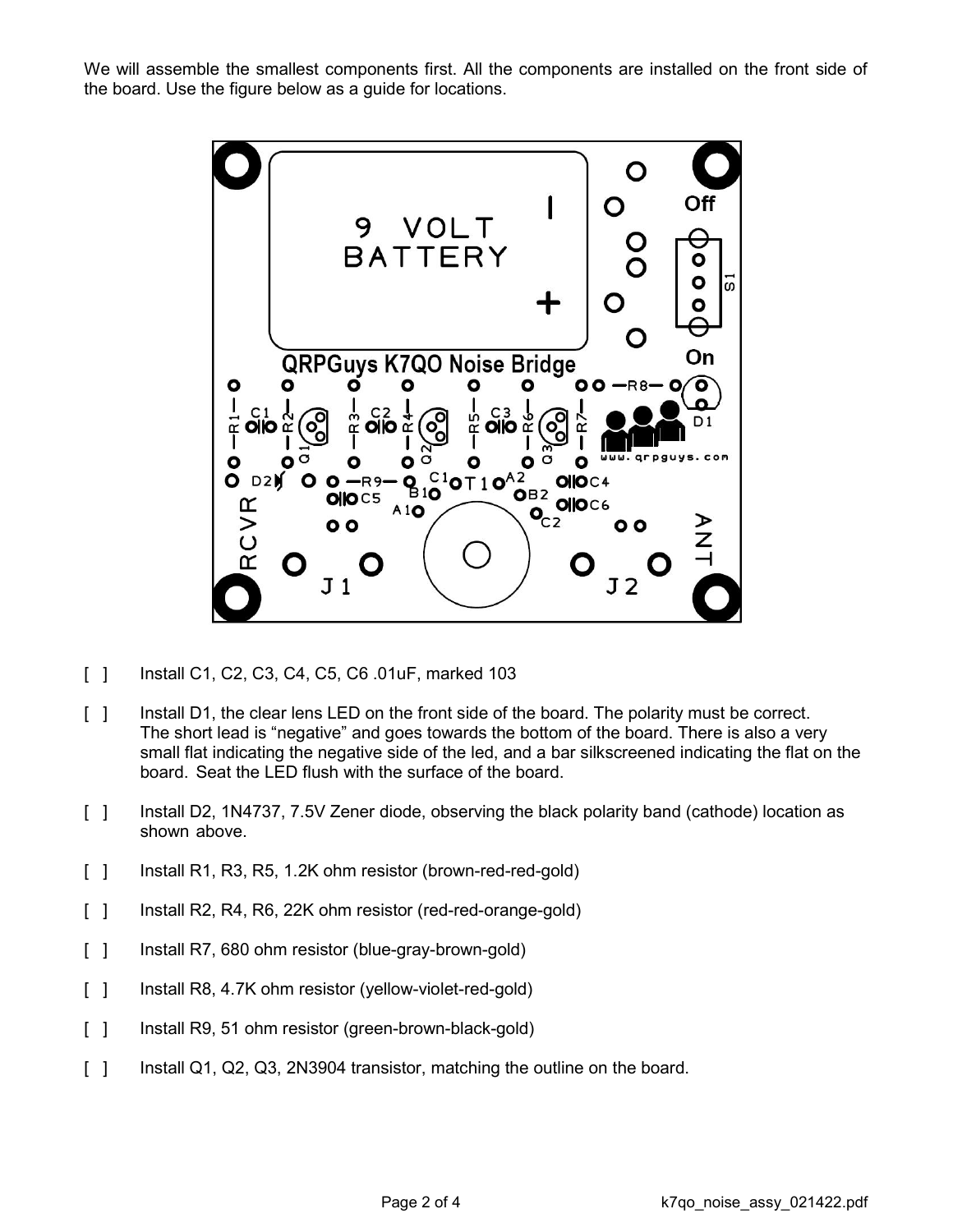Next, to assemble is the toroid transformer, T1.

[ ] Use the FT50-43 (black) core and magnet wire. You are winding a total of 4 turns. Wind all three colors together. Remember, every time the wires goes through the center of the core, it counts as one turn. The figure below shows the completed transformer. Position the wire colors as shown below. "A1" is the same color as "A2" etc. They will correspond to the silkscreened letters on the PCB and must be in this sequence prior to soldering.



- [ ] Tinning the leads prior to soldering them to the board will greatly eliminate any continuity problems.
- [ ] Solder T1 where indicated on the PCB, with the toroid centered on the screw hole. Install the toroid flush with the board. Do not elevate it off the board.



[ ] Secure T1 to the board using the 4-40 nylon screw, nylon washer, and nylon nut, as shown below. Tighten enough to secure and protect the toroid, but do not over tighten.